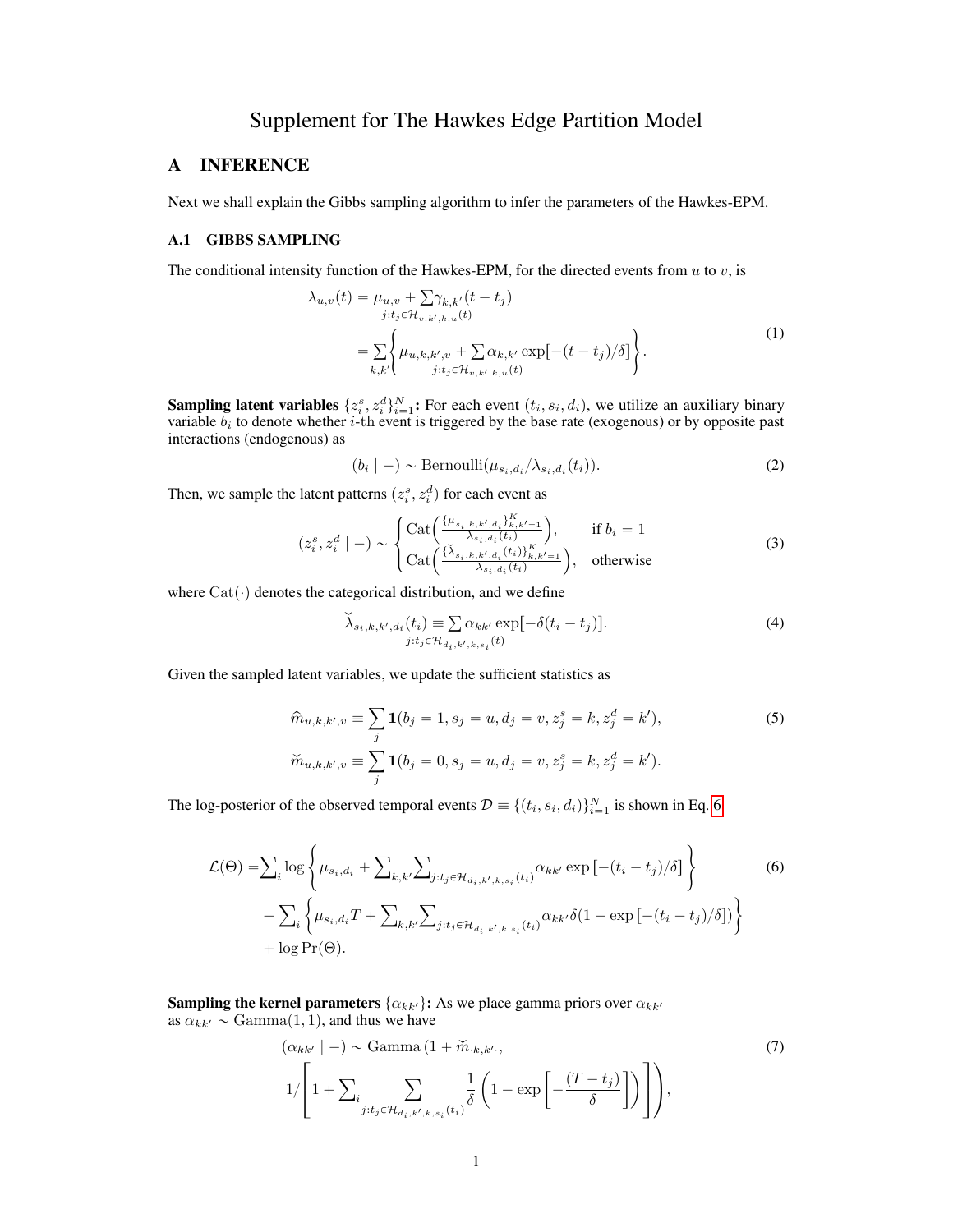where  $\check{m}_{k,k'} \equiv$  $\sum_i \widetilde{m}_{s_i,k,k',d_i}$ , and  $\widetilde{m}_{k,k'}$  denotes the total number of endogenous events associated with the latent pattern  $(k, k')$ .

**Sampling the base intensity**  $\{\mu_{u,k,k',v}\}\text{: As we have gamma prior over } \mu_{u,k,k',v}$ as  $\mu_{u,k,k',v} \sim \text{Gamma}(\tilde{\mu}_{u,k,k',v}, 1/(\exp[-\mathbf{x}_{u,v}^{\text{T}} \boldsymbol{\beta}_{kk'}]))$ , and thus we have

$$
(\mu_{u,k,k',v} \mid -) \sim \text{Gamma}\left(\tilde{\mu}_{u,k,k',v} + \hat{m}_{u,k,k',v}, 1/(T + \exp[-\mathbf{x}_{u,v}^{\mathrm{T}} \boldsymbol{\beta}_{kk'}])\right),\tag{8}
$$

Marginalizing out  $\mu_{u,k,k',v}$  from the likelihood leads to

$$
\Pr(\mathcal{D} \mid \mathbf{x}_{u,v}, \beta_{kk'}) = \int \Pr(\mathcal{D} \mid \mu_{u,k,k',v}) \Pr(\mu_{u,k,k',v} \mid \mathbf{x}_{u,v}, \beta_{kk'}) d\mu_{u,k,k',v}
$$

$$
\propto \text{NB}(\hat{m}_{u,k,k',v}; \tilde{\mu}_{u,k,k',v}, \sigma[\mathbf{x}_{u,v}^{\text{T}} \beta_{kk'} + \log(T)]),
$$

where  $\sigma(x) = 1/(1 + \exp(-x))$  denotes the logistic function, and NB( $\cdot$ ) denotes the Negative-Binomial distribution. Using the Pólya-Gamma data augmentation strategy [\(Zhou et al., 2012;](#page-7-0) [Polson](#page-7-1) [et al., 2013\)](#page-7-1), we first sample

<span id="page-1-1"></span>
$$
(\omega_{u,k,k',v} \mid -) \sim \text{PG}(\mu_{u,k,k',v} + \hat{m}_{u,k,k',v}, \psi_{u,k,k',v}),
$$
  

$$
(\psi_{u,k,k',v} \mid -) \sim \mathcal{N}(\mu_{\psi}, \sigma_{\psi}),
$$
 (9)

where PG denotes a Pólya-Gamma draw, and where

$$
\psi_{u,k,k',v} \equiv \mathbf{x}_{uv}^{\mathrm{T}} \beta_{kk'} + \log(T \pi_{uv}),
$$
  
\n
$$
\pi_{uv} \sim \log \mathcal{N}(0, \tau^{-1})
$$
  
\n
$$
\sigma_{\psi} = [\omega_{u,k,k',v} + \tau]^{-1},
$$
  
\n
$$
\mu_{\psi} = \sigma_{\psi} [(\hat{m}_{u,k,k',v} - \mu_{u,k,k',v})/2 + \tau(\mathbf{x}_{uv}^{\mathrm{T}} \beta_{kk'} + \log(T))],
$$

where  $\log \mathcal{N}(\cdot)$  denotes the lognormal distribution.

**Sampling the regression coefficients**  $\{\beta_{kk'}\}\$ : Given  $\{\psi_{kk'} \equiv (\psi_{1kk'1}, \dots, \psi_{Ukk'V})\}$ , we sample  $\{\beta_{kk'}\}$  as

<span id="page-1-3"></span><span id="page-1-2"></span>
$$
(\beta_{k,k'} | -) \sim \mathcal{N}(\boldsymbol{\mu}_{\beta}, \boldsymbol{\Sigma}_{\beta}), \qquad (10)
$$

where  $\Sigma_{\beta} = (\tau \mathbf{X}^{\mathrm{T}} \mathbf{X} + \mathbf{A})^{-1}$ ,  $\mathbf{A} \equiv \text{diag}[\nu_1^{-1}, \dots, \nu_D^{-1}]$ ,  $\mu_{\beta} = \tau \Sigma_{\beta} \mathbf{X}^{\mathrm{T}} (\psi_{kk'} - \log(T))$ , and  $\mathbf{X} \equiv [\mathbf{x}_{11}, \dots, \mathbf{x}_{UV}]^{\mathrm{T}}.$ 

The full procedure of our Gibbs sampler is summarized in Algorithm [1.](#page-1-0)

#### <span id="page-1-0"></span>Algorithm 1 Gibbs Sampler for the Hawkes Edge Partition Model

**Input:** events data  $\mathcal{D} = \{(t_i, s_i, d_i)\}_{i=1}^N$ ,  $\{\Phi, \Omega\}$  inferred by the HGaP-EPM, maximum iterations  ${\mathcal J}$ 

**Output:**  $\{\mu_{u,k,k',v}\}, \{\alpha_{kk'}\}, \{(z_i^s, z_i^d)\}\$ 1: for  $l = 1:\mathcal{J}$  do 2: for  $n = 1:N$  do<br>3: Sample  $b_i$  (E 3: Sample  $b_i$  (Eq. [2\)](#page-0-1)<br>4: Sample the latent 4: Sample the latent variables  $(z_i^s, z_i^d)$  (Eq. [3\)](#page-0-2) 5: Update the intensity function  $\lambda_{u,v}(t_i)$  (Eq. [1\)](#page-0-3) 6: end for 7: Update  $\hat{m}_{u,k,k',v}$  and  $\check{m}_{u,k,k',v}$  (Eq. [5\)](#page-0-4) 8: Sample the base intensities  $\{\mu_{u,k,k',v}\}\$  (Eq. [8\)](#page-1-1) 9: Sample the parameters  $\{\beta_{kk'}\}, \{\omega_{u,k,k',v}\}, \{\psi_{u,k,k',v}\}\$  (Eqs. [10;](#page-1-2) [9\)](#page-1-3) 10: Sample the kernel parameters  $\{\alpha_{k,k'}\}$  (Eq. [7\)](#page-0-5) 11: end for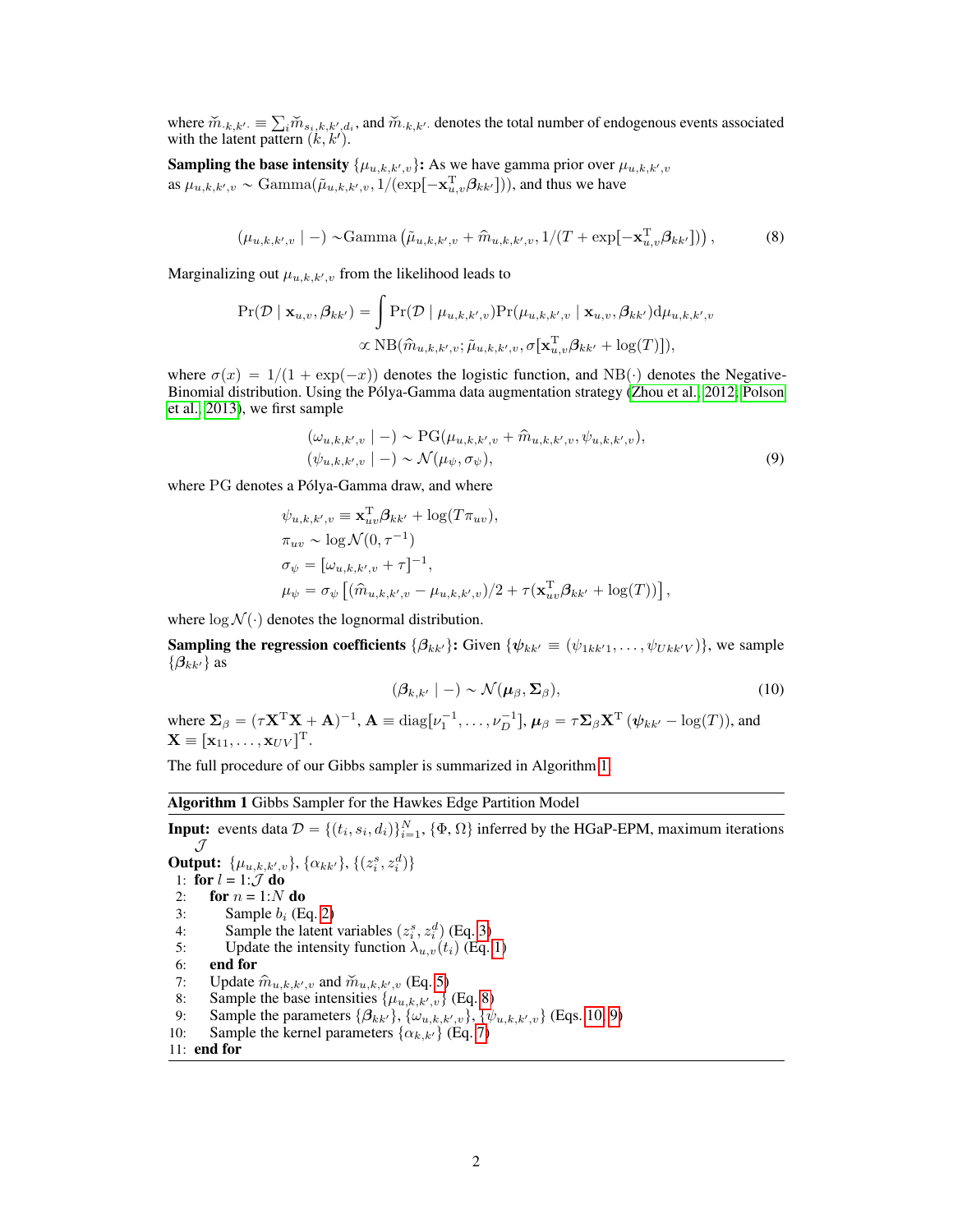## B BASELINE MODELS

The Hawkes Edge Partition Model (Hawkes-EPM) For each pair of nodes  $(u, v), u, v \in V$ , and  $u \neq v$ ,

$$
\mu_{u,k,k',v} \sim \text{Gamma}(\tilde{\mu}_{u,k,k',v}, 1/(\exp[-\mathbf{x}_{u,v}^{\mathrm{T}}\boldsymbol{\beta}_{kk'}])),
$$
  
\n
$$
\tilde{\mu}_{u,k,k',v} \equiv \phi_{u,k}\Omega_{k,k'}\phi_{v,k'},
$$
  
\n
$$
\beta_{k,k'} \sim \mathcal{N}(\mathbf{0}, \mathbf{A}),
$$
  
\n
$$
\alpha_{kk'} \sim \text{Gamma}(e_0, 1/f_0),
$$
  
\n
$$
\lambda_{u,v}(t) = \sum_{k,k'} \left\{ \mu_{u,k,k',v} + \sum_{j:t_j \in \mathcal{H}_{v,k',k,u}(t)} \alpha_{kk'} \exp[-(t-t_j)/\delta] \right\},
$$
  
\n
$$
N_{uv}(t) \sim \text{Hawkes Process}(\lambda_{uv}(t)),
$$

where  $\mathbf{A} \equiv \text{diag}[\nu_1^{-1}, \dots, \nu_D^{-1}].$ 

The Hawkes Dual Latent Space (DLS) [\(Yang et al., 2017\)](#page-7-2) For each pair of nodes  $(u, v), u, v \in V$ , and  $u \neq v$ ,

$$
\mathbf{z}_{v} \sim \mathcal{N}(\mathbf{0}, \sigma^{2} \mathbf{I}_{d \times d}),
$$
\n
$$
\boldsymbol{\mu}_{v} \sim \mathcal{N}(\mathbf{0}, \sigma_{\mu}^{2} \mathbf{I}_{d \times d}),
$$
\n
$$
\boldsymbol{\epsilon}_{v}^{(b)} \sim \mathcal{N}(\mathbf{0}, \sigma_{\epsilon}^{2} \mathbf{I}_{d \times d}),
$$
\n
$$
\mathbf{x}_{v}^{(b)} \sim \boldsymbol{\mu}_{v} + \epsilon_{v}^{(b)},
$$
\n
$$
\lambda_{uv}(t) = \phi \, e^{-\|\mathbf{z}_{u} - \mathbf{z}_{v}\|_{2}^{2}} + \sum_{j:t_{j} \in \mathcal{H}_{v, u}(t)} \sum_{b=1}^{B} \beta \, e^{-\|\mathbf{x}_{u}^{(b)} - \mathbf{x}_{v}^{(b)}\|_{2}^{2}} \, \gamma_{b}(t - t_{j}),
$$
\n
$$
N_{uv}(t) \sim \text{Hawkes Process}(\lambda_{uv}(t)).
$$

The Community Hawkes Independent (CHIP) model

$$
c_u \sim \text{Categorical}(\pi_1, \dots, \pi_k), \qquad \forall u \in \mathcal{V}
$$

$$
\lambda_{uv}(t) = \phi_{c_u, c_v} + \sum_{j:t_j \in \mathcal{H}_{v, u}(t)} \alpha_{c_u, c_v} \exp\{-(t - t_j)/\beta_{c_u, c_v}\},
$$

$$
N_{uv}(t) \sim \text{Hawkes Process}(\lambda_{uv}(t)).
$$

The Hawkes Stochastic Block (Hawkes-SBM) model

$$
c_u \sim \text{Categorical}(\pi_1, \dots, \pi_k), \qquad \forall u \in \mathcal{V}
$$

$$
\lambda_{k,k'}(t) = \phi_{k,k'} + \sum_{j:t_j \in \mathcal{H}_{k',k}(t)} \alpha_{k,k'} \exp\{-(t-t_j)/\beta_{k,k'}\},
$$

$$
N_{k,k'}(t) \sim \text{Hawkes Process}(\lambda_{k,k'}(t)).
$$

The Mutually Exciting Hawkes processes (MHPs) model

$$
\lambda_{uv}(t) = \phi + \sum_{j:t_j \in \mathcal{H}_{v,u}(t)} \sum_{b=1}^{B} \beta_b \gamma_b(t - t_j),
$$
  

$$
N_{uv}(t) \sim \text{Hawkes Process}(\lambda_{uv}(t)).
$$

Poisson process (PPs) model

$$
\lambda_{uv}(t) = \phi_{uv},
$$
  
\n
$$
N_{uv}(t) \sim \text{Poisson Process}(\lambda_{uv}(t)).
$$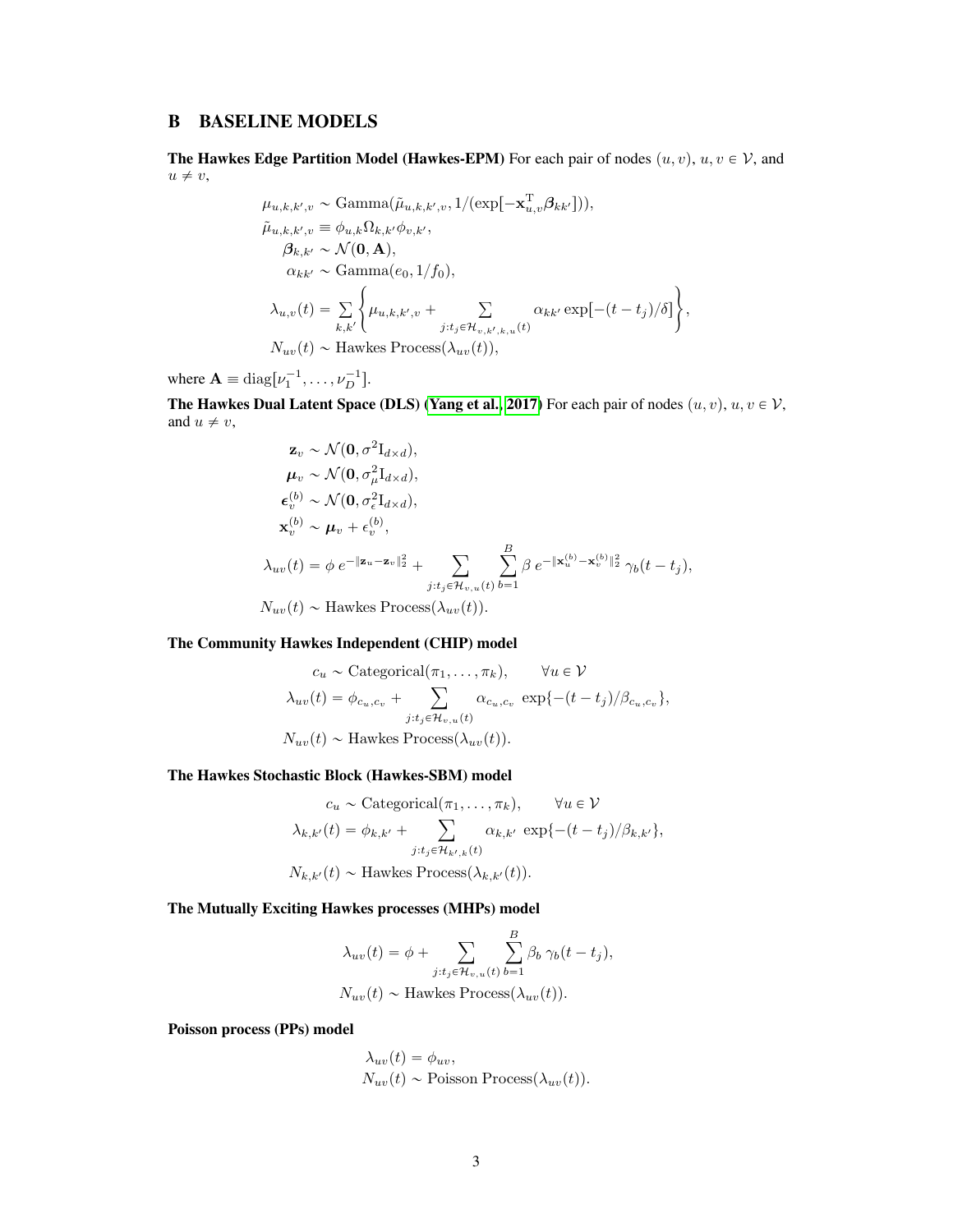### C NUMERICAL SIMULATIONS

In this experiment we use synthetic data to evaluate the performance of the Hawkes-EPM in estimating the kernel parameters. We consider a collection of nodes  $|V| = 100$ , and  $K = 4$  latent communities. We generated the base rate  $\mu_k \sim \text{Uniform}[0, 1]$ , and set the kernel parameters  $[\alpha_1, \alpha_2, \alpha_3, \alpha_4] =$ [0.5, 0.88, 1.38, 1.96], and  $\delta = 0.45$ . Via the derived Gibbs sampler, the Hawkes-EPM infers the number of latent communities. As shown in Figure [\(1\)](#page-3-0), the posterior distributions of the estimated  $\{\alpha_k\}$  concentrate toward the true values as the number of observed events is increasing.

<span id="page-3-0"></span>

Figure 1: The posterior distribution of the estimated parameters  $\{\alpha_k\}$  for the four simulations with the number of events  $N_e$ . The dashed line indicates the true values of  $\{\alpha_k\}$ .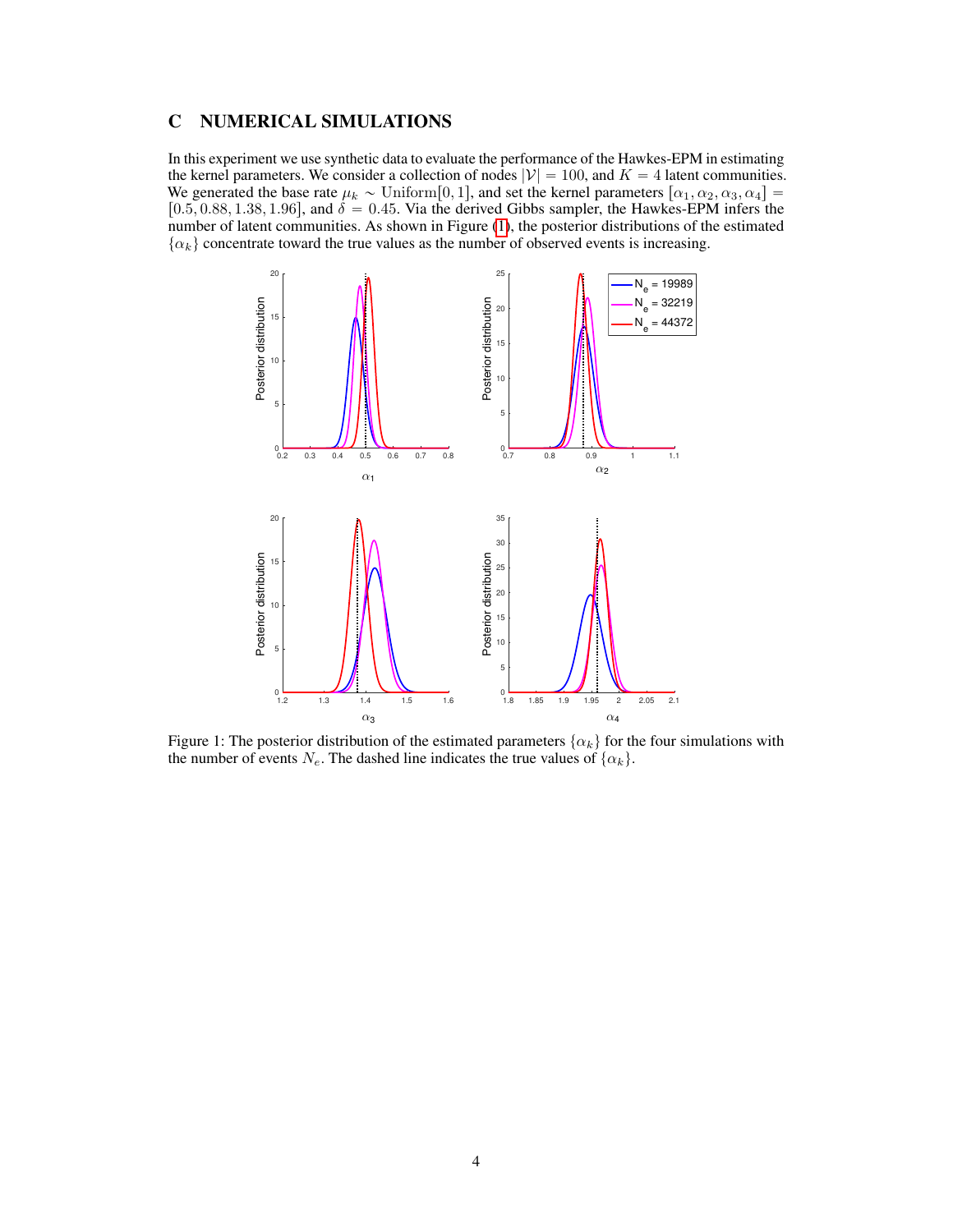## D ADDITIONAL RESULTS

Figures [2](#page-4-0) to [4](#page-6-0) present the additional plots of the intensities of the interaction events between the nations: Iran (IRN)-USA, Israel (ISR)-Leban (LEB), Israel (ISR)-Palestin(PAL),Iraq (IRQ)-Israel (ISR), Iraq (IRQ)-Kuwait (KUW), Iraq (IRQ)-Saudi Arabi (SAU), USA-Kuwait (KUW), Iraq (IRQ)- Turkey (TUR), United Kingdom (UNK)-Iraq (IRQ).

<span id="page-4-0"></span>

Figure 2: The plots show the intensity of interaction events among nations inferred by the Hawkes-EPM in the Gulf dataset.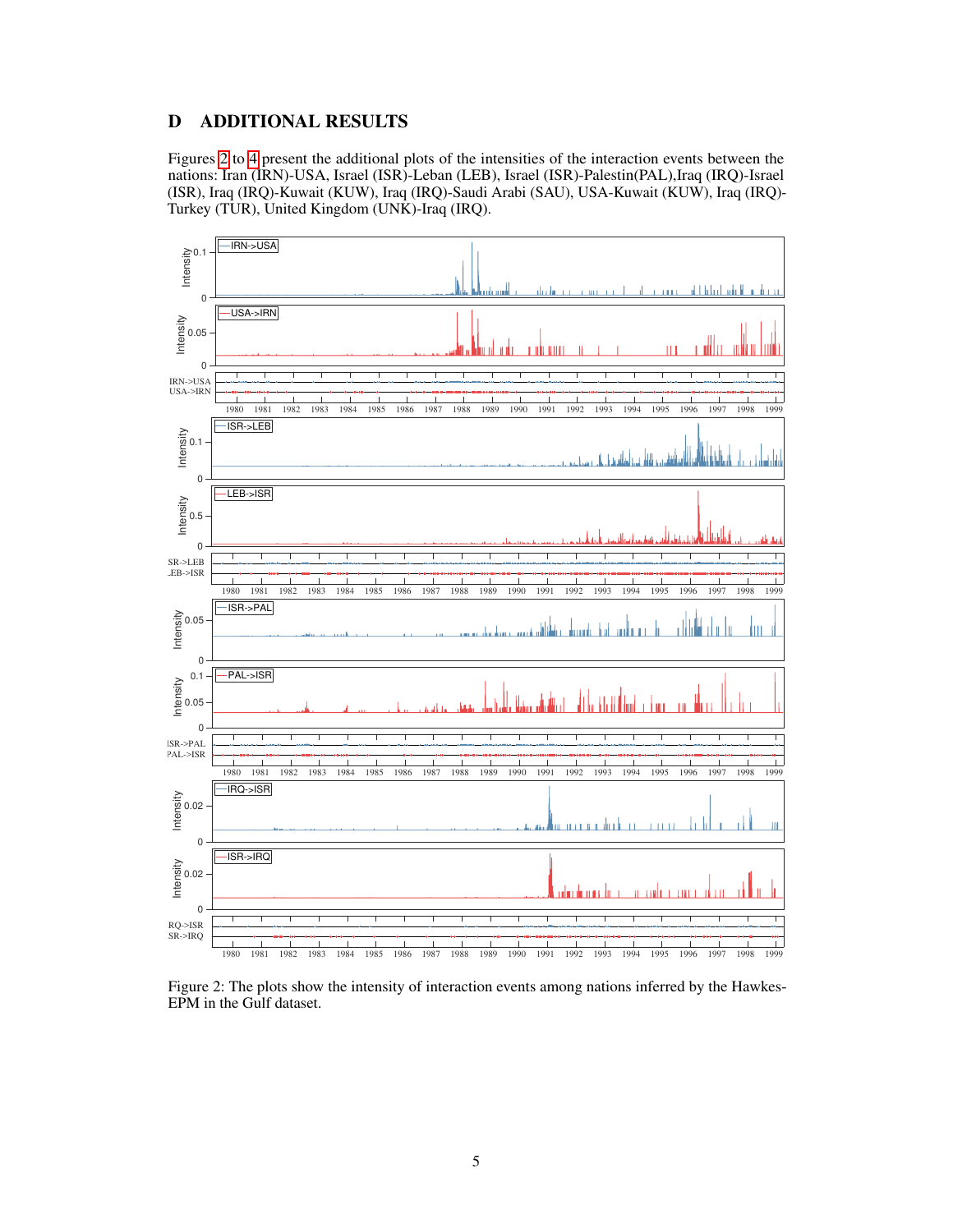

Figure 3: The plots show the intensity of interaction events among nations inferred by the Hawkes-EPM in the Gulf dataset.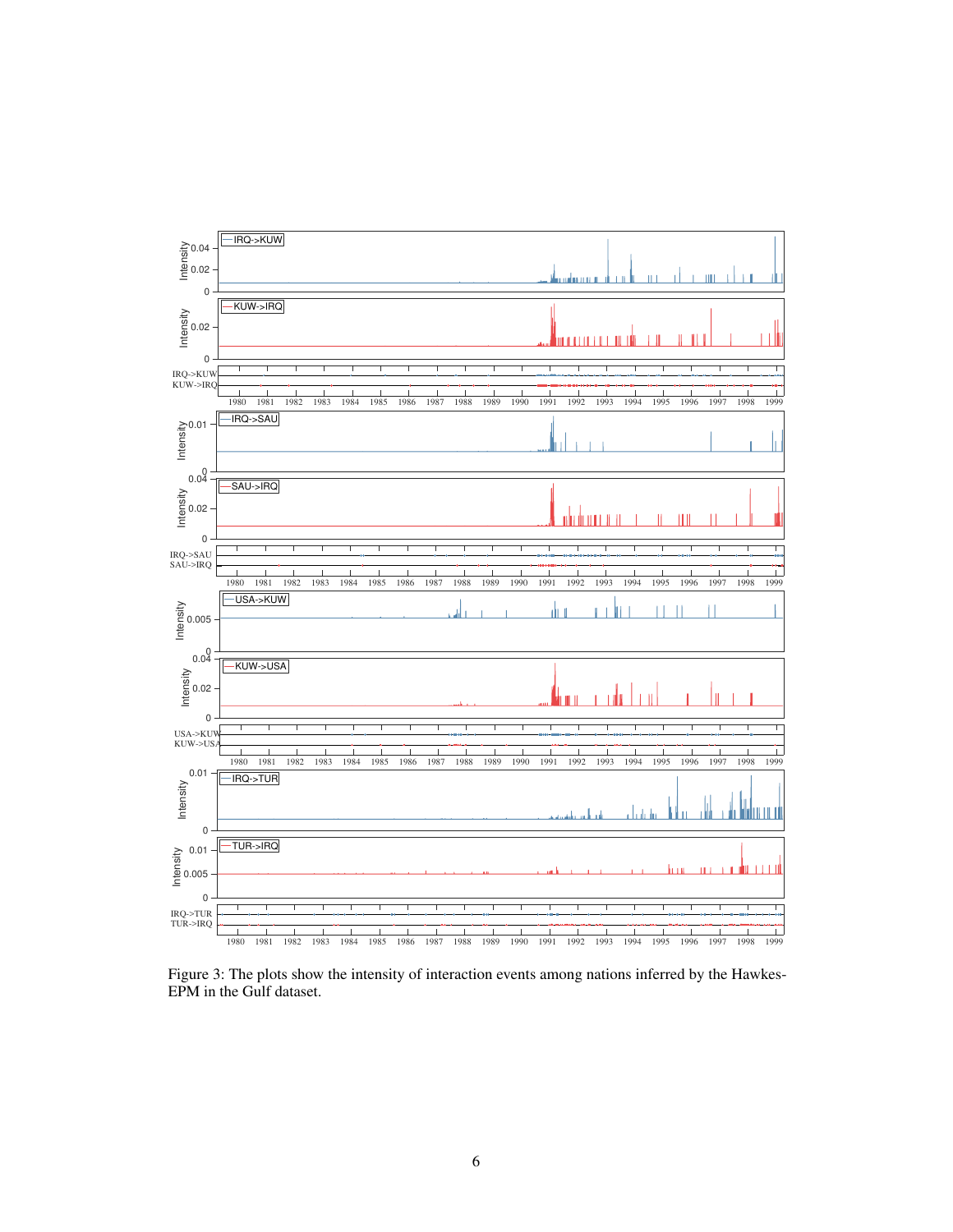<span id="page-6-0"></span>

Figure 4: The plots show the intensity of interaction events among nations inferred by the Hawkes-EPM in the Gulf dataset.